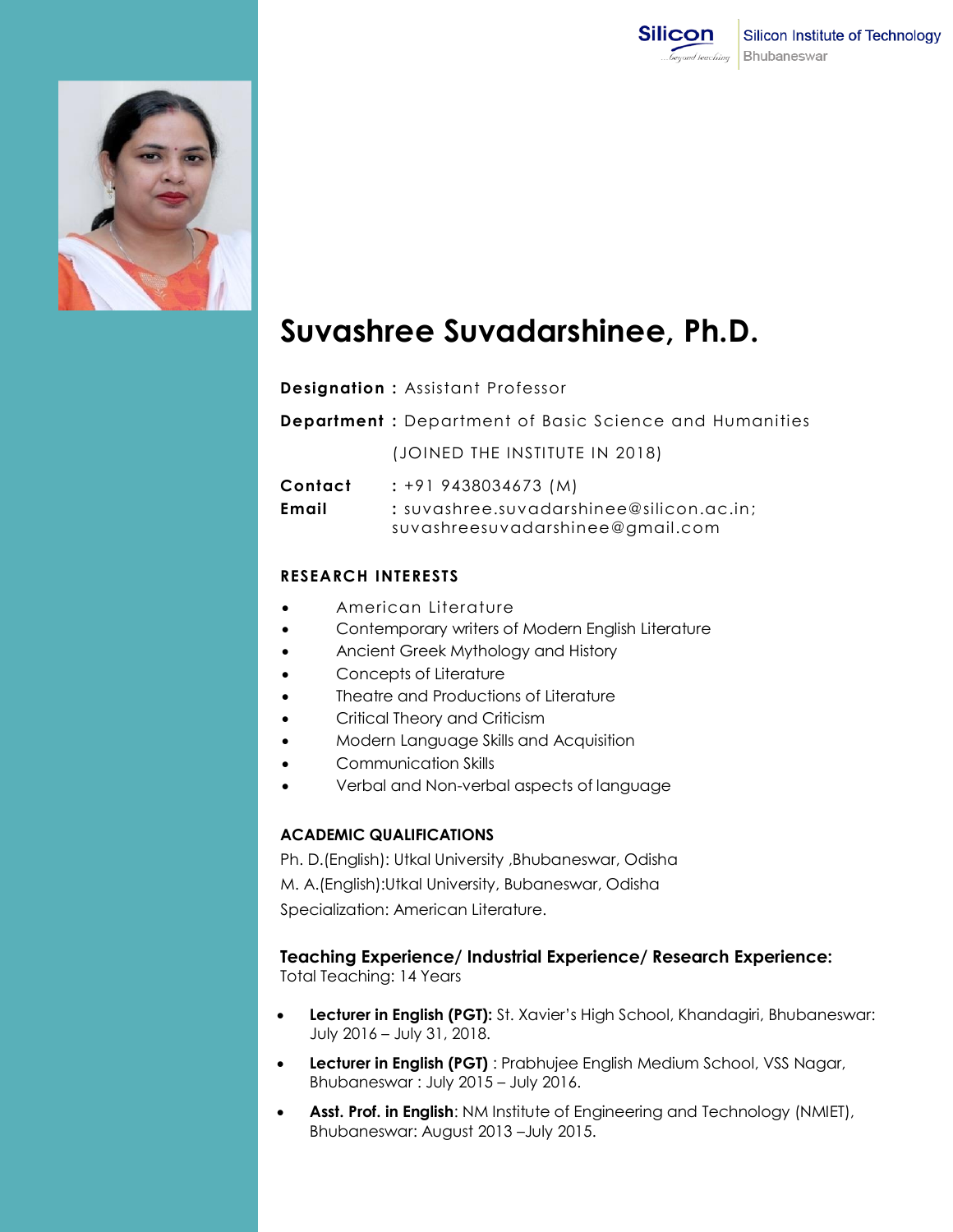- **Sr. Lecturer in English**: Synergy Institute of Engineering and Technology (S.I.E.T), Dhenkanal: July 2012 – July 2013.
- **Lecturer in English**: Synergy Institute of Engineering and Technology (S.I.E.T), Dhenkanal: July 2007 – July 2012.

## **PUBLICATIONS:**

- **The Marginal Margin : A Conceptual View on Devadasis**  E - Proceedings: International Conference, Contemporary Researches in Engineering, Science, Management and Arts, Organized by CRT and NFED, Coimbatore, Tamil Nadu: 27th - 29th January 2022: Pg- 40,104.
- **Evolution and Impact of 'Jatra' as Community Media in Civil Society**  E-Proceedings: 5th National Media Conclave, Organized by Utkal University and IMIS Bhubaneswar: 21st -23rd November 2021: Pg-83
- **Re-Evaluating the Tragic Concepts in Eugene O'Neill's BEYOUND THE HORIZON and DESIRE UNDER THE ELMS:** ROCK PEBBLES (A International Literary Quarterly Journal, ISSN 0975-0503: Issue Dec-Jan 2017, Pg-141-147.
- **O'Neill's Women Characters: Modern and Advanced Ahead of their Time-A Brief Study:** Replica- A Modern Progressive English Poetry Quarterly Vol. No. XVIII Issue No.1&2 January-June 2015 (ISSN 2277-7520) Pg-28-33.
- **Communication Skills: an essential chapter in Professional Education**: Proceedings: National Seminar on 'Professional English' in the curriculum of Technical Education (PECTE): NMIET, Bhubaneswar: 26th February 2014.
- **Developing and enhancing writing skills in technical students** : Proceedings : National Seminar on Interface Between ESP Teaching and Communicative Proficiency Acquisition of Technical Education Students : Black Diamond Engineering College, Jharsuguda : 22nd November, 2014
- **Also available at www.journalbdcet.webs.com (CreativeEndeavour)**
- **Link – journaldbcet.webs.com/Proceedingsbook.pdf**

## **Papers Presented:**

- **The Marginal Margin: A Conceptual View on Devadasis** at International Conference on Contemporary Researches in Engineering, Science, Management And Arts, Organized by CRT and NFED, Coimbatore, Tamil Nadu, Virtual Platform: 27th - 29th January 2022 (Received 1st Position)
- **Evolution and Impact of 'Jatra' as Community Media in Civil Society** at 5th National Media Conclave, Organized by Utkal University and IMIS Bhubaneswar, Virtual Platform : 21-23 November 2021
- **Communication Skills: an Essential Chapter in Professional Education** at the National Seminar on 'Professional English' in the curriculum of Technical Education (PECTE): NMIET, Bhubaneswar: 26th February 2014.

### **Resource Person:**

 **English Communication Skills,** Silicon Institute of Technology, Bhubaneswar, 8th – 9th Sept. 2021.